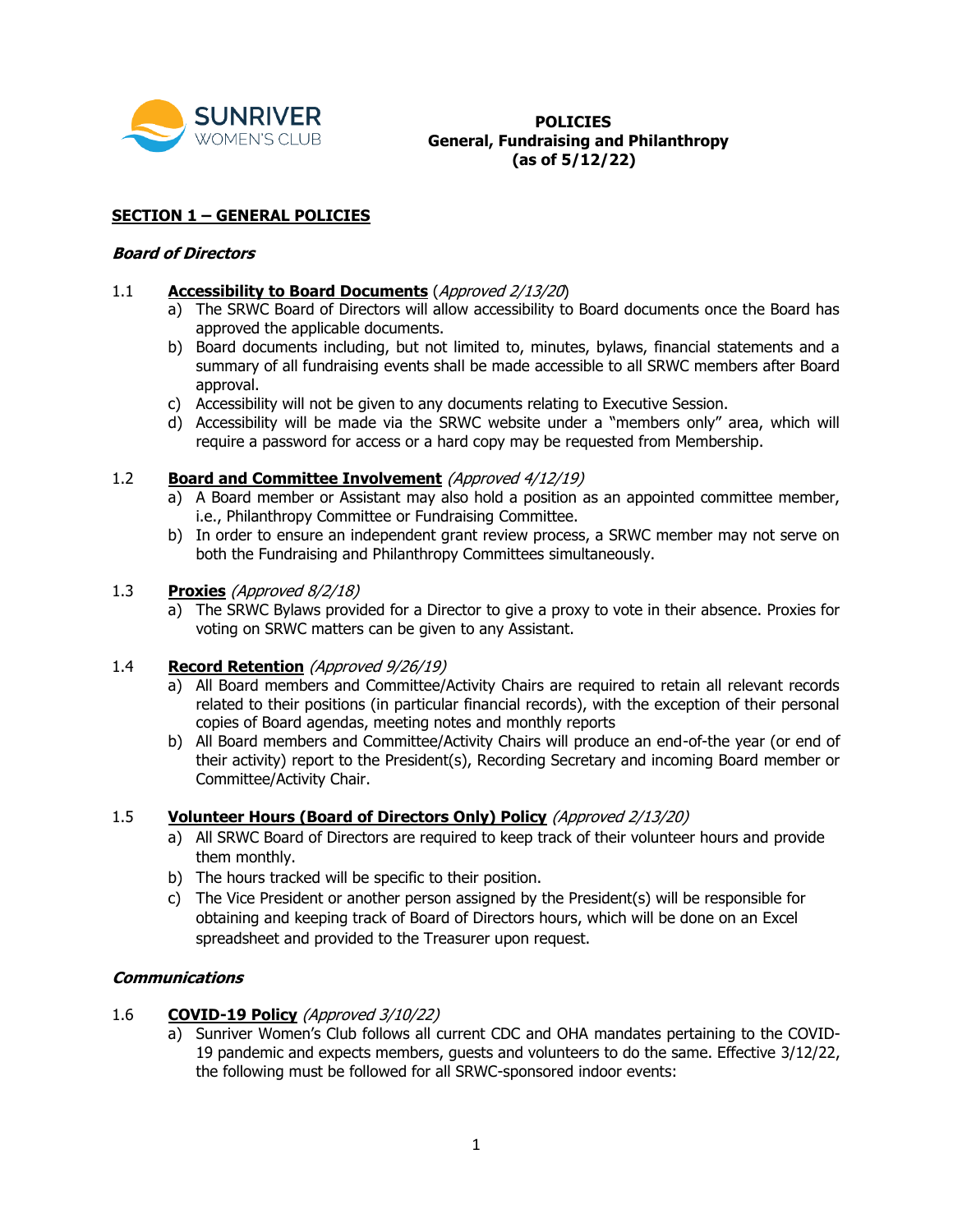- Masks are optional at all indoor SRWC indoor events, regardless of vaccination status.
- If a venue requests masks to be worn, the SRWC will abide by the rules of the venue.
- b) The SRWC will continue to observe federal, state, county and venue restrictions and adjust this policy as needed.

### 1.7 **Email Address** (Approved 10/14/21)

- a) Any SRWC email address must be set up in conjunction with, and approved by, the Communications Director.
- b) Anyone setting up a SRWC email account must provide the Communications Director with the username and password for that email account (including initial and all password changes).
- c) Each email shall be set up with the activity title or Board member position the specific name or purpose for the email account and followed by @sunriverwomensclub.org. For example, the Hearty Soles hiking group would be: heartysoles@sunriverwomensclub.org. An example of a Board member's email address would be: [vicepresident@sunriverwomensclub.org.](mailto:vicepresident@sunriverwomensclub.org) No SRWC email account will be associated with an individual's name.

# 1.8 **Logo Policy** (Approved 2/16/17)

- a) This policy covers any logos used by SRWC (e.g. Art Fair).
- b) SRWC logo is to be used for official SRWC business only as sanctioned by the SRWC Board.
- c) Each Board member is provided an original logo file at the beginning of their term to be used as appropriate. At the conclusion of their term the logo file should be passed to their successor as part of the transition and then deleted from their computer.
- d) If needed, the Committee / Activity Chairs may obtain a copy of a logo file from the Communications Director.
- e) The SRWC logo cannot be copied, reproduced, or altered in any way from the original black/white and/or color files without approval by the Board.

### 1.9 **Postage** (Approved 6/16/16)

- a) The Treasurer is responsible for the purchase of postage stamps. If a Director or committee needs postage stamps, they will make a request to the Treasurer.
- b) Special mailing arrangements can be made with the Treasurer, as needed.

### 1.10 **Mailbox & Mailbox Key** (Approved 10/14/21

- a) The SRWC post office box number is **P.O. Box 3334** and is located at the main Sunriver Post Office.
- b) The Treasurer is responsible for the management of the five (5) SRWC mailbox keys.
- c) The Corresponding Secretary, the President(s), the Treasurer, and the Assistant Treasurer will be given a key. The fifth key is a "floater", which can be checked out from the Treasurer on an "as needed" basis.
- d) The Treasurer will pick up and sort all incoming corresponding and distribute it, as appropriate. It is the Treasurer's responsibility to pick up all invoices, checks and other financially related mail from the P.O. Box.

### 1.11 **Public Communications** (Approved 9/26/19)

- a) All "public" communications must be reviewed and approved by the Communications Director and President(s) prior to distribution.
- b) The Communications Director, working with the requestor, shall determine who will receive the specific communication, as well as what, when, where and how the communication will be sent. (Note: The one exception is the Art Fair which has its own marketing and publicity guidelines.)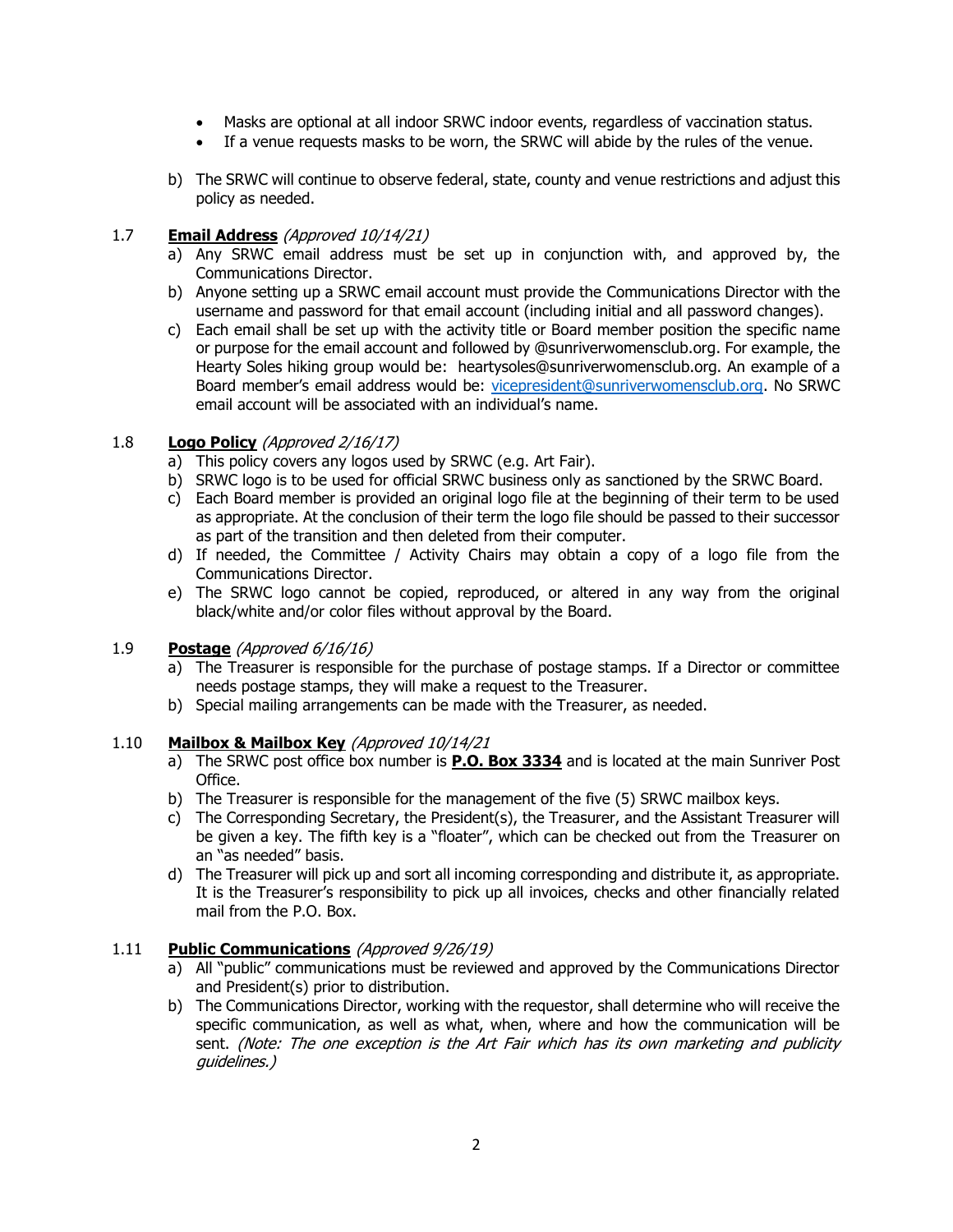# 1.12 **We Care Policy** (Approved 8/18/16)

- a) We Care will send cards to members for the following:
	- 1) Members: major medical issues, their wedding or other celebration / recognition
	- 2) Spouse or significant other of members: death, hospice, major life-threatening surgery
	- 3) Death of a parent or child
- b) Any member who is aware of a member who should receive a We Care card should send an email to correspondingsecretary@sunriverwomensclub.org.
- c) The President(s) will work with the Corresponding Secretary to confirm the issue prior to a card being sent.

# 1.13 **Zoom Policy** (Approved 1/14/21)

- a) The SRWC has a Zoom account that is for the use of all SRWC members when participating in SRWC business. This can include meetings, book clubs, luncheons, or any other SRWCrelated social events. It is not for the personal use of SRWC members.
- b) The Treasurer, Communications Director or President can schedule meetings for individuals leading SRWC business. Or, the User ID and password can be given to the appropriate person to schedule their SRWC Zoom meeting.
- c) When scheduling a SRWC Zoom meeting, the Zoom meeting should be identified with the group or type of meeting in the "Topic" box. In the "Meeting Description" box, both the person who scheduled the meeting and the leader of the meeting should be listed.

# **Membership**

- 1.14 **Membership** (Approved 4/12/22)
	- a) The membership year is October 1 to September 30.

### 1.15 **Membership Directory** (Approved 9/10/20)

- a) The SRWC Membership Directory is not for public use. This includes both the former printed and online versions.
- b) The Membership Directory and its content should not be given to or shared with any person not a member of the SRWC.
- c) The Membership Directory and its content will not be used for any political or economic gain by members or non-members.

### **Monetary**

### 1.16 **Methods of Payment** ( Approved 9/10/20)

- a) Online payments, with a minimum \$5 purchase, can be accepted for all activities except the Twilight Cinemas.
- b) A transaction fee will be charged for membership dues, luncheons and other activities as determined by the Board.
- c) A voluntary transaction fee will be optional for all philanthropy donations.
- d) Payments received at the door for any events will remain cash or checks only.

### 1.17 **Money Collection** (Approved 8/2/18)

a) All money collected by any person or committee must be provided to the Treasurer within 72 hours of receiving the money (cash or check).

### 1.18 **Operating Reserve** (Approved 3/10/22)

- a) The SRWC will maintain an operating reserve in an amount to be determined by the Board.
- b) Use of the Operating Reserve will require Board approval.
- c) The organization will continue to operate with the current checking and money market accounts for the day-to-day operating and philanthropy funding.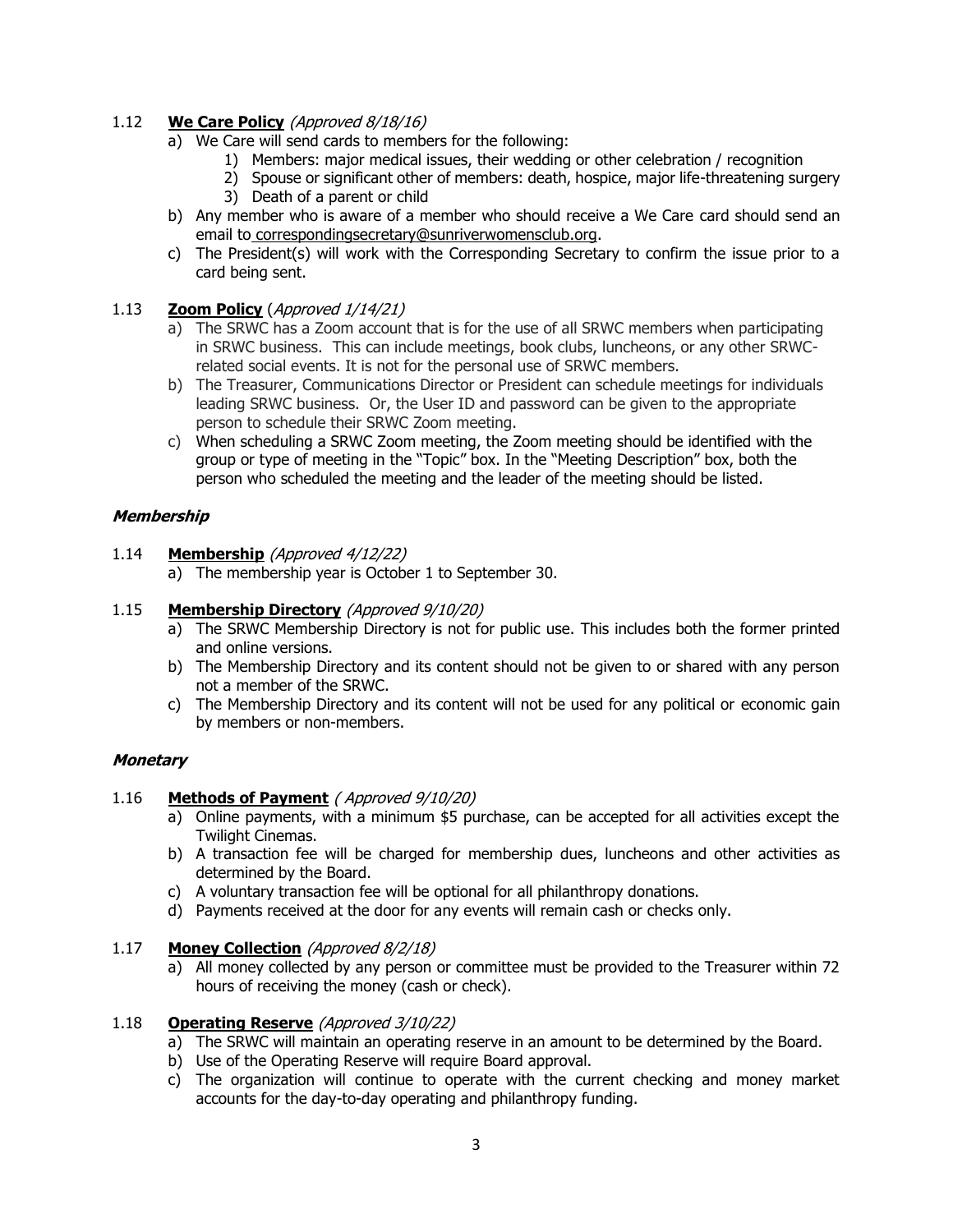# 1.19 **Philanthropy Reserve** (Approved 3/10/22)

- a) The SRWC will maintain a philanthropy reserve to ensure consistent funding for the Club's philanthropic mission in the case of loss of fundraising revenues due to natural disaster or a one-time shortfall in revenues.
- b) **Size of the Reserve** The Philanthropy Reserve Fund will be equal to 75% of the amount available for philanthropy in the prior year. The target amount for the Reserve Fund will be reviewed each year as a part of the Treasurer's year-end report to the Board.
- c) **Funding the Reserve** Ten percent (10%) of each year's income from SRWC fundraising activities will be saved to the Reserve Fund until it is fully funded. When the Reserve Fund is fully funded, the balance of the 10% will be saved to a special fund as determined by the Board.
- d) **Borrowing from Reserves –** In the event that the use of reserves is warranted, the Philanthropy Director may request up to 50% of the fund for current philanthropic needs. The request must be made in writing to the Executive Advisory Committee and must include the reasons for requesting the use of reserves as well as the plan for repayment of the funds with 3-5 years.

# 1.20 **Investment Policy and Reporting** (Approved 5/12/22)

- a) The Finance Team consisting of the Treasurer and Assistant Treasurers is responsible for recommending the general investment strategy for all SRWC's funds.
	- i. The investment objective of the SRWC's reserve funds are safety of principal, liquidity and a competitive return with a predictable and growing flow of income resulting from interest and dividends.
	- ii. Excess funds as determined by the Finance Team will be invested in
		- **Equities using Single-fund solutions further described as a pooled fund that provides** broad diversification for small investors and is managed by a professional investment manager.
		- **•** Certificates of Deposit offered by a federally insurance financial institution.
	- iii. All financial investments will be selected by the Finance Team and sent to the Board for approval.
- b) The Treasurer will report returns quarterly to the Board of Directors.
- c) The investment strategy will be reviewed and evaluated by the Finance Team annually to ensure proper diversification, security and return on investments.

### **Programs**

### 1.21 **Programs** (Approved 9/26/19)

- a) An individual must cancel their lunch reservation no later than noon on the previous Friday. Anyone canceling after that time will be charged the cost of the luncheon.
- b) A complimentary lunch will be provided to one (1) speaker per luncheon. If a speaker chooses to bring others from their organization, those additional individuals pay for their lunch.
- c) Additional programs sponsored by SRWC may require reservations and may include a fee. Cancellation policies will be as above.

### **Miscellaneous**

### 1.22 **Equipment Lending** (Approved 6/16/16)

- a) All SRWC equipment is for the use of SRWC functions only.
- b) No member shall borrow and use SRWC equipment for their own personal use.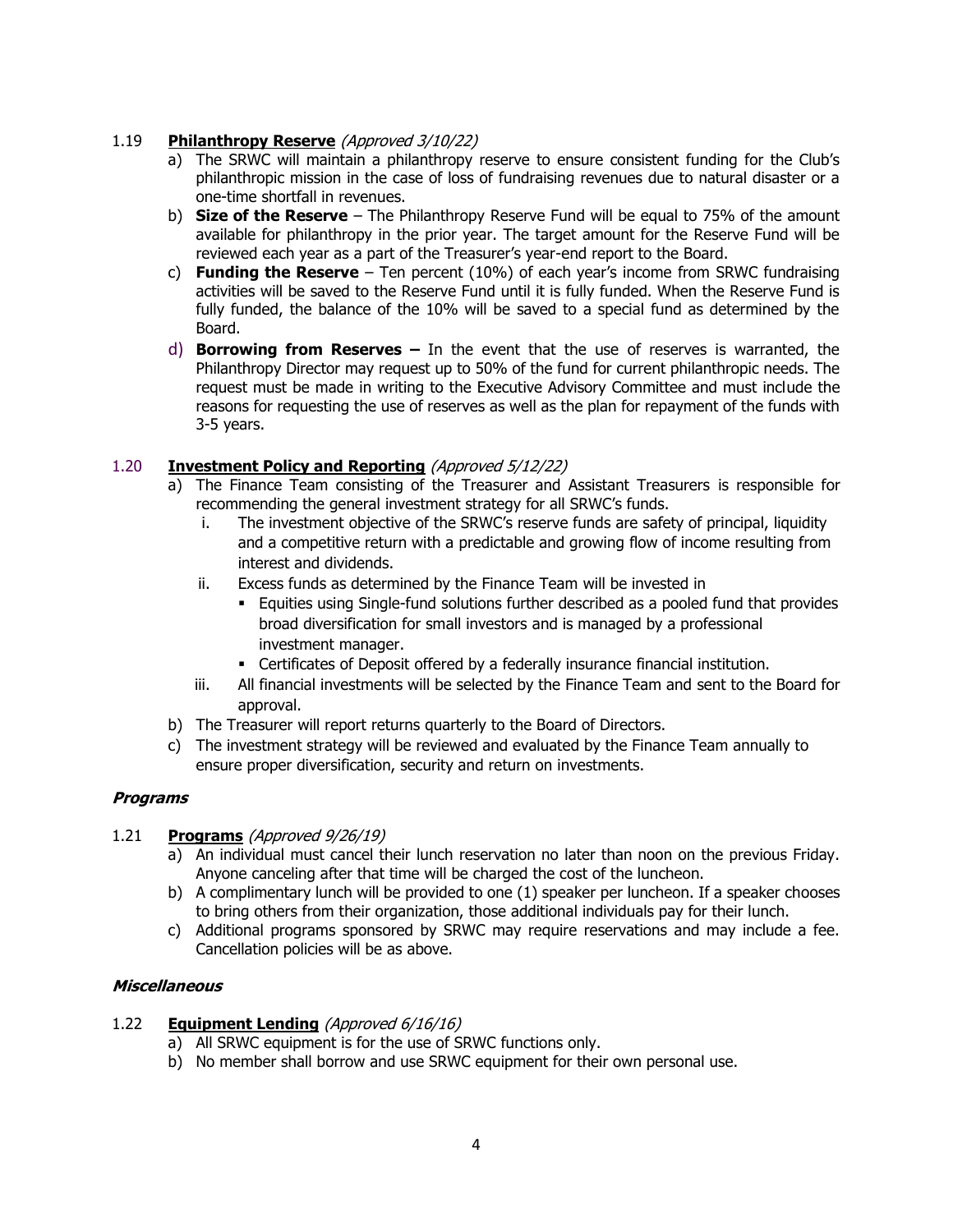c) The decision to allow another nonprofit organization to use / borrow SRWC equipment will be at the discretion of the current Board. The Board may request a "donation" for the use of the equipment. (We do not rent equipment.)

# 1.23 **Meeting and Activity Policy** (Approved 1/14/21)

- a) The purpose of the SRWC is to maintain a club for fellowship and recreation and engage in charitable and educational activities.
- b) All participants must be a SRWC member and renew their membership to continue participating in the SRWC.
- c) You may find that you disagree with something that another member of your group has said. It is okay to disagree as long as it is done in a respectful manner.
- d) Inappropriate behavior and/or language will not be tolerated.
- e) Please respect other members of the SRWC.
- f) Please respect the authority of the moderator, i.e., leader, facilitator, or coordinator.
- g) A waiver form must be signed by all participants of physical activity groups, including but not limited to, Winter Fun, Hearty Soles and Mid Soles. The form must be signed prior to starting the activity.

# 1.24 **SHARC** (Approved 9/26/19)

- a) SRWC has a single point of contact for scheduling of the SHARC facility for all SRWC-related meetings, functions and events. The single point of contact is assigned by the Board.
- b) Contact person should be a resident within the SROA.

# 1.25 **Solicitation of Volunteers for Other Organizations** (Approved 9/26/19)

a) SRWC will not solicit volunteers for outside organizations or support other organization's fundraising efforts unless the request is: 1) a fundraising project that will benefit SRWC (this could mean financial support, visibility, etc.); or 2) the organization is a current grant recipient and the request is for volunteers for the program for which the grant was awarded. Prior approval of the Board is required.

# **SECTION 2 – FUNDRAISING POLICIES**

### **Committee Structure/Scope of Work**

### 2.1 **Leadership** (Approved 10/15/20)

- a) The Fundraising Committee is chaired by the Fundraising Director.
- b) An Assistant Chair is selected by the Fundraising Director to assist her and represent the Director in her absence.

# 2.2 **Committee Members** (Approved 10/15/20)

- a) The Committee members are recommended by the Chair and approved by the Board.
- b) The members will serve three-year terms, unless otherwise specified, that are staggered to ensure continuity of experience and an opportunity for other members to serve.
- c) Fundraising Committee members will serve two-year terms that are staggered.
- d) Extensions may be approved by the Board.

### 2.3 **Ethical Solicitation/Donor Intent** (Approved 10/10/19)

a) A thriving fundraising effort is critical to the Sunriver Women's Club in meeting its philanthropic mission and commitment to south Deschutes County. Therefore, it is essential that all volunteers of the SRWC work together to ensure that donations are solicited in an ethical manner and that the intent of the donor is honestly fulfilled.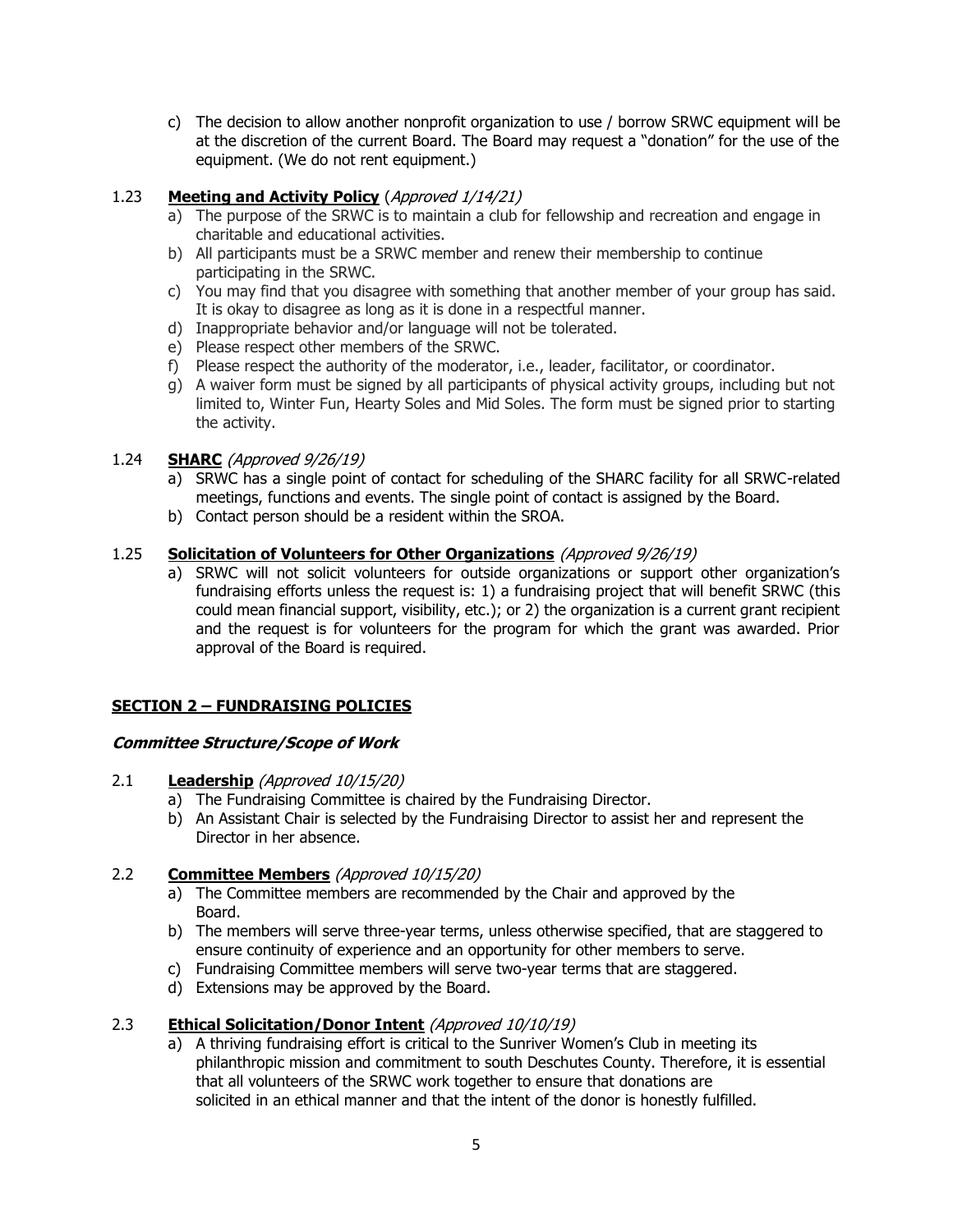# 2.4 **Fundraising Responsibility** (Approved 10/10/19)

a) The Fundraising Director and Committee is charged with fundraising initiatives, ensuring the integrity of the fundraising program, oversight and support of fundraising programs and donor stewardship.

### **Establishment of Fundraisers**

### 2.5 **New Fundraisers** (Approved 10/15/20)

a) The Board can establish new fundraisers upon receiving the results of the Fundraising Committee's vetting process.

#### 2.6 **Emergency and/or Recovery Fundraiser** (Approved 10/15/20)

a) The Board can establish a direct contribution fund or fundraising event for the wider community in the case of a natural disaster or catastrophic event (e.g., COVID-19 pandemic, wildfire). This special fund can transition into a relief and recovery sustained philanthropy program if warranted.

### **Fundraising Funds**

### 2.7 **Acceptance of Gifts** (Approved 2/10/22)

- a) If restrictions are imposed by the donor on the use or disposition of a gift, the expense to the SRWC of honoring the restrictions (if not underwritten by the donor) should be considered before the gift is accepted. The SRWC may accept such gifts only if it is willing and able to honor the restriction.
- b) The following gifts may be accepted by the SRWC Board President without review:
	- 1. **Cash or checks**: Checks should be made payable to the SRWC, rather than to an individual who represents the SRWC. Outright gifts of cash will be accepted unless the origin of the cash is in question.
	- 2. **Quid Pro Quo Contributions**: A quid pro contribution is a payment a donor makes to the SRWC as a contribution and partly for goods or services. Donors who patronize special events such as dinners and auctions are making quid pro quo contributions. For gift reporting purposes, the gift value of the quid pro quo contributions is equal to the total contribution minus the value the goods and services received. This includes any goods and services received, including SRWC tokens that are over the annually established rate.
	- 3. **Publicly Traded Securities**: Readily marketable securities, such as those traded on a stock exchange or the over-the-counter market may be accepted by the SRWC. Such securities will be valued at the mean of the high and low quoted selling prices on the date the donor relinquished control of the assets in favor of the SRWC. For certain securities traded in the over-the-counter market, the mean of the bid and the ask is used to value the gift. It is the policy of the SRWC to sell gifts of securities immediately. In accordance with standard gift reporting guidelines, neither losses nor gains realized on the sale of the stock by the SRWC, nor brokerage fees or other expenses associated with the transaction will affect the valuation of the gift. Gifts of bonds, which require a "holding" period may be accepted and cashed when the holding period has expired. Gifts of securities will not be accepted if they are: assessable or could create a liability for the SRWC; not assignable; or on investigation, have no apparent value.
	- 4. Mutual Fund Shares: Mutual fund shares will be valued at their public redemption price on the date of the gift. If there is no such quotation for the fund on the date of the gift (e.g., because the gift is made on a Saturday, Sunday or holiday,) the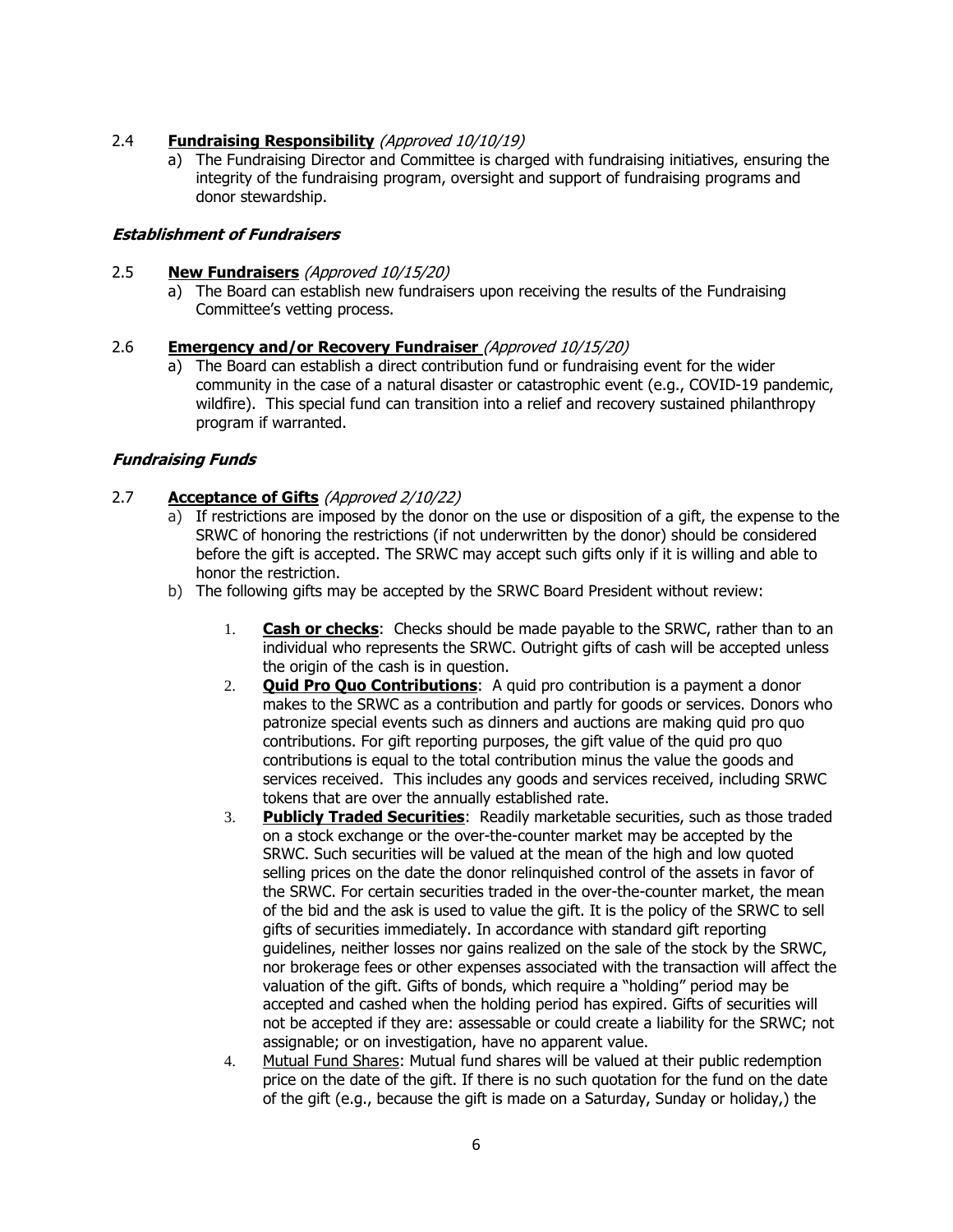SRWC will report the shares at the previous public redemption price quoted by the fund.

- 5. Gifts in "Memory of" or in "Honor of"
- c) All memorial and commemorative gifts received will be placed in the Best Use fund unless otherwise requested. Acknowledgement shall be sent to both the donor and to the family of the honoree.
- d) The SRWC's Executive Advisory Committee will serve as the Gift Acceptance Committee for all gifts requiring review. In addition, the Executive Advisory Committee may choose to include other board members or community members with specific expertise in the review process. The following gifts are subject to review:
	- Closely Held Securities
	- Tangible Personal Property
	- Gifts of Real Estate
	- In-kind gifts of property that is not readily saleable

#### 2.8 **Restricted Donations** (Approved 10/15/20)

a) All donations to philanthropy and the net proceeds of all SRWC fundraising events are restricted for the SRWC philanthropy program.

#### 2.9 **Designation of Donations and Fundraising Net Proceeds** (Approved 10/15/20)

- a) All donations designated by donors for a specific philanthropy program are to be used for this purpose.
- b) All net proceeds from fundraising activities are designated for philanthropic endeavors. Financial records for fundraising activities are periodically reviewed by the respective Fundraiser Chair.
- c) Any donation received without a designated philanthropy program or designated fundraising activity is entrusted to the SWRC for philanthropic purposes.
- d) Designations will be reviewed periodically by the Fundraising Director.

#### 2.10 **Disbursement of Funds** (Approved 10/15/20)

- a) All designated donations will be disbursed for the intended purpose in a reasonable time period in order to insure the SRWC is honoring donor intent. Funds will be distributed through the SRWC philanthropy program benefiting nonprofit agencies serving south Deschutes County. The Philanthropy Director will make recommendations to the Board regarding disbursements.
- b) Disbursement of funds will be consistent with the SRWC fundraising program and policies. The Fundraising Director is responsible for making recommendations to the Board regarding any significant impacts of disbursements on fundraising efforts.

#### **Donors/Sponsors**

- 2.11 **Acknowledgement of Donations** (Approved 10/10/19)
	- a) All donors and sponsors shall be properly acknowledged for their contributions in accordance with IRS Guidelines after the contribution has been received.
	- b) The Corresponding Secretary in coordination with the Fundraising Director shall ensure proper recognition of contributors and sponsors.

### 2.12 **Public Recognition of Donors/Sponsors**

a) All donors/sponsors may be publicly recognized as a donor/sponsor unless they have requested anonymity. (Approved 10/10/19)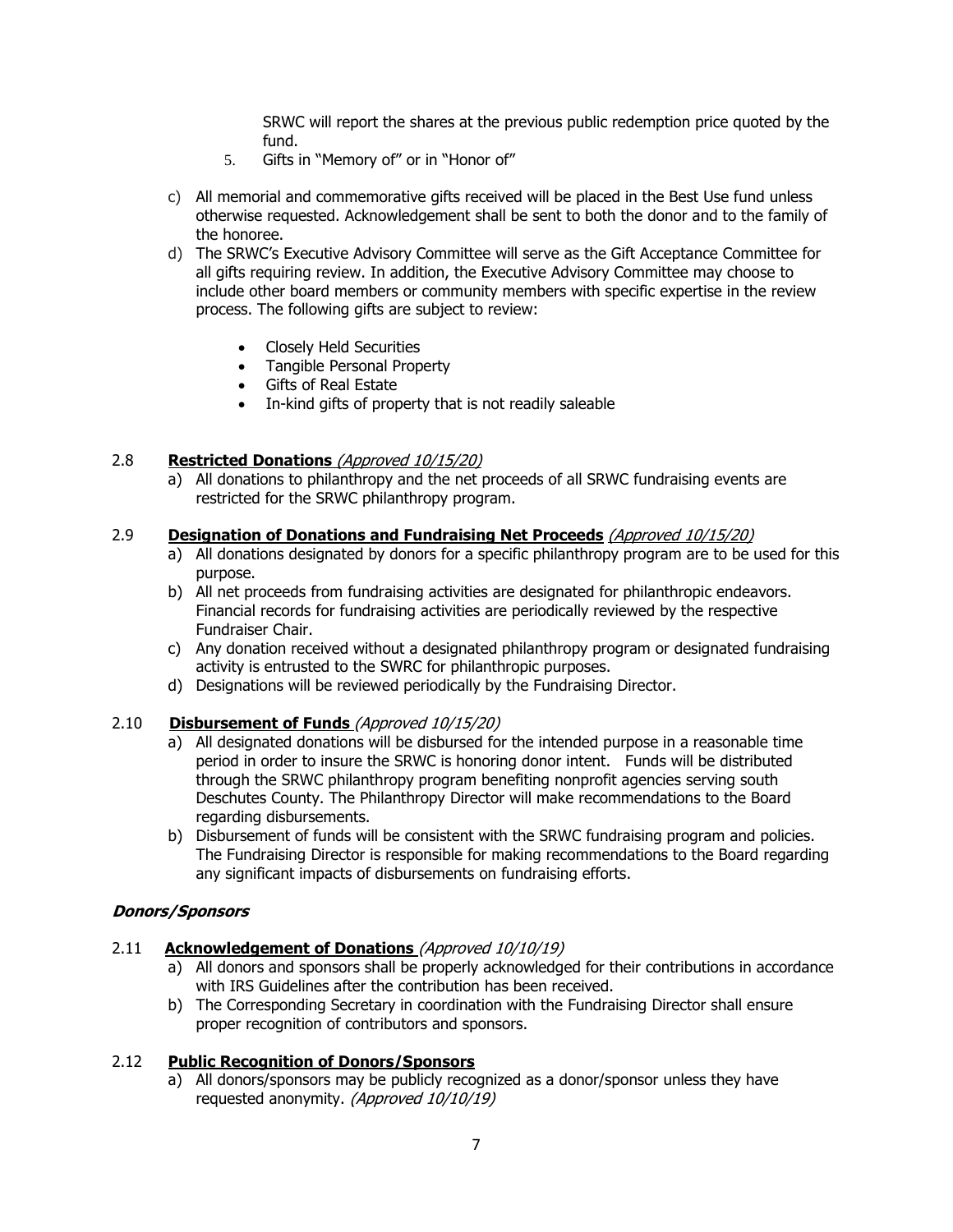- b) Sponsors will be given recognition for contributions according to their sponsorship level after the contribution has been received and as approved by the Fundraising Chair in accordance with SRWC Policies. (SRAF Policies, Approved 4/12/19)
- c) Sponsors may acknowledge their support of the SRWC fundraiser, including the logo, for their own purposes without permission from the SRWC. (SRAF Policies, Approved 4/12/19)
- d) When a written commitment from a sponsor is received by the Fundraising Chair, the Fundraising Chair shall request the Treasurer to send an invoice to the sponsor, if appropriate. When a verbal commitment from a sponsor is received by the Fundraising Chair, the Chair shall send an email summarizing the agreed on sponsorship level and commitment, then request the Treasurer to send an invoice to the sponsor if appropriate-
- e) The Treasurer shall send monthly invoices to the sponsor until the contribution is received, or the Fundraising Chair determines otherwise, before public recognition of the contribution is made.

# 2.13 **Donor/Sponsor Anonymity** (Approved 10/15/20)

- a) Donors can request anonymity in writing (e.g., on-line donation page, membership form, email) by notifying the Fundraising Director, Fundraising Chair, Treasurer, Corresponding Secretary or when donating. Those receiving the request will notify the other parties.
- b) A donor/sponsor request for anonymity will be honored in written records and verbal communication within the SRWC. Only those directly responsible for processing the contribution will know the identity of the anonymous donor/sponsor.

# 2.14 **Do Not Contact Requests** (Approved 10/10/19)

a) Board members, event volunteers and all other persons associated with the SRWC will honor the request of any person or business not to be contacted for fundraising purposes.

# **Donor/Sponsor Records**

# 2.15 **Central Donor List** (Approved 10/10/19)

a) A centralized electronic donor list will be kept that includes sponsorships, monetary donors, and in-kind donors. The Central Donor List will be used to assess our community support, for planning and promotional purposes and for public appreciation efforts.

# 2.16 **Use of Donor/Sponsor Information** (Approved 10/10/19)

a) Board members, event volunteers and all other persons associated with the SRWC are prohibited from using donor/sponsor information for their personal benefit or any other purpose that does not directly benefit the SRWC or further the SRWC's mission.

# 2.17 **Access to Donor/Sponsor Information** (Approved 10/15/20)

- a) Donor/sponsor information is confidential and includes such information as donor lists, donor histories, pledges, receipts of contributions.
- b) Governing SRWC members have limited access to donor/sponsor information and is based on a need to know to fulfill their specific responsibilities, such as those processing memberships, soliciting donations/sponsorships, overseeing the website, and receiving the monies. This knowledge is proprietary and not shared unless required to execute the member's responsibilities.
- c) The Treasurer distributes donor/sponsor information in regular and year end reports to governing members as needed to fulfill their specific responsibilities. The President(s), Fundraising Director and the Corresponding Secretary have overall responsibility for fundraising so receive full information. Fundraising Chairs receive information for fundraising administrative and cross-checking of donations/sponsorships purposes.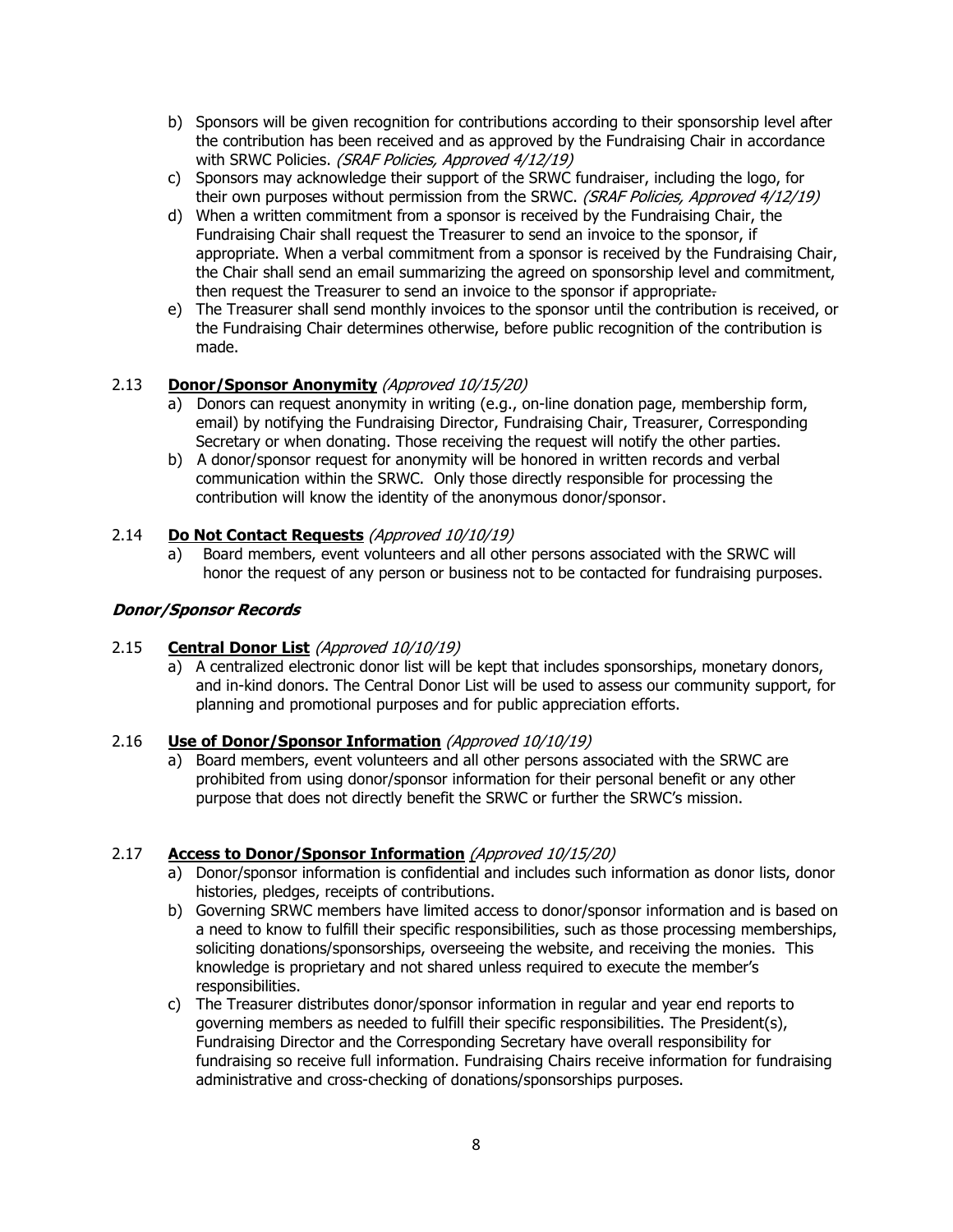### **Fundraising Agreements with Other Organizations, Businesses, or Professionals**

### 2.18 **Fundraising Contracts** (SRAF Policies, Approved 4/12/19)

a) The SRWC President(s) signs any vendor contracts of \$5,000 or more. All other contracts are signed by the event/program chair or their designee.

### 2.19 **Grants Awarded to Specific Fundraisers** (SRAF Policies, Approved 4/12/19)

a) Grants awarded by a community nonprofit grant program to a fundraising event can be used for any event expenses unless specifically restricted by the grantor.

### 2.20 **Sunriver Art Fair Artist Agreements** (SRAF Policies, Approved 4/12/19)

- a) All jurors for the SRAF will be approved by the Artist Liaison.
- b) Final selection of invited artists is at the sole discretion of the Artist Liaison to ensure the integrity of the selection process.

### **Fundraising Event Promotion**

# 2.21 **Promotion Limitations** (SRAF Policies, Approved 4/12/19)

a) Fundraising events will actively promote the specific Philanthropy Program to which the Board of Directors has designated the funds. Fundraising events will not promote other events or organizations unless approved in advance by the Fundraising Director.

# 2.22 **Promotion of Sunriver Art Fair** (SRAF Policies, Approved 4/12/19)

a) Promotion of the SRAF, including promotion of participating artists, award winning artists, merchandise, and sponsors, at events and in all media, is at the discretion of the Art Fair Chair in coordination with the Fundraising Director.

# **SECTION 3 - PHILANTHROPY POLICIES**

### **Committee Structure & Scope of Work** (Approved 9/10/20)

- 3.1 The Philanthropy Committee is chaired by the Philanthropy Director. An Assistant Chair is selected by the Chair to assist the Philanthropy Committee and represent the Chair in her absence.
- 3.2 The Committee members are recommended by the Chair and approved by the Board. The members will serve three-year terms that are staggered to ensure continuity of experience and an opportunity for other members to serve. Extensions may be approved by the Board.
- 3.3 The Philanthropy Committee is charged with soliciting grant applications for all philanthropic programs sponsored by the SRWC. The Committee will evaluate the strength of proposals and alignment with SRWC goals, assess the applicant's financial and organizational capacity to deliver the proposed programs, and monitor the grant awards for appropriate use of funds and progress toward their stated goals.

# **Conflict of Interest/Confidentiality** (Approved 9/10/20)

3.4 All committee members will sign a conflict of interest/confidentiality agreement each year declaring any possible conflict of interest that could affect their decision-making abilities. If it is determined that a conflict of interest exists, the committee member will recuse herself from all discussions and votes concerning the specified agency.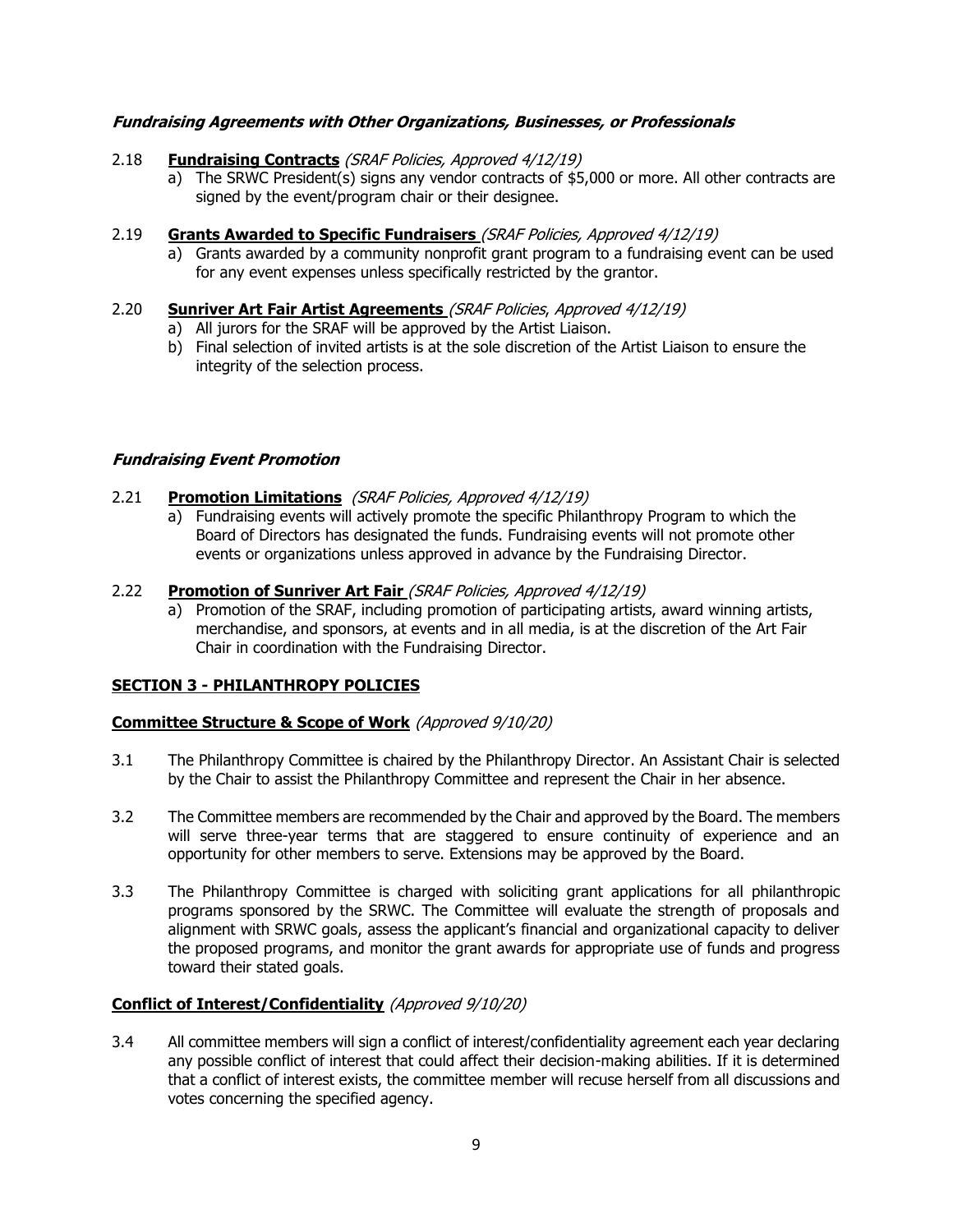3.5 If a SRWC member is serving in a leadership role or any other significant decision-making position for any potential grant applicant, she is not eligible to serve on the Philanthropy Committee. Examples of leadership roles include authoring a grant, serving as Director, serving on the Board of Directors, serving as an employee or having a familial relationship with someone in a leadership position.

#### **The SRWC Grant Process** (Approved 4/12/22)

- 3.6 Grant applicants are to be nonprofit organizations with a  $501(c)(3)$  designation whose mission addresses one or more of the current SRWC funding priorities. Additionally, public schools in south Deschutes County may apply for grant funding designed to support the academic success of its students. All grant funds will be restricted to use for serving residents in south Deschutes County.
- 3.7 SRWC grant funds will not be awarded to support capital campaigns, endowment funds or sponsorships. The SRWC will not be the sole funder for any program or project.
- 3.8 Grant funds may not be passed through to another organization except in the case where an organization is functioning as the fiscal agent for a qualified project.
- 3.9 After conducting a thorough review of all grant applications submitted, the Committee will prepare a funding recommendation and present it to the SRWC Board of Directors for approval.
- 3.10 Each agency receiving grant funds will be required to complete an interim report on progress toward stated outcomes and a final report on deliverables and use of funds as outlined in the grant award agreement prior to receipt of funding for the next year.
- 3.11 The SRWC will list its Annual Grant awards in the annual grant section of the website after approval by the board and distribution to the grantees. The listing will include the name of the nonprofit, the amount awarded and the purpose of the grant.

#### **Appropriate Use of Grant Funds** (Approved 9/10/20)

- 3.12 If an organization is unable to use part or all of the awarded funds as stated in their grant application & award letter, they may send a request to the Philanthropy Committee Chair for an extension of time or reallocation of the funds to a different project. This can occur anytime during the one-year period of the award. The Philanthropy Committee Chair, after reviewing the special request with the Philanthropy Committee, will make a recommendation to the board regarding funding. The committee will consider the following factors:
	- 1) Reason for nonuse of the funds.
	- 2) History of the organization regarding the SRWC grant process.
	- 3) Current financial situation of the organization.
- 3.13 All unused or forfeited awards will be placed in the Unrestricted Philanthropy account for disbursement at a future time.
- 3.14 All SRWC grant funds are restricted to the purpose in the recipient's grant award letter. If the SRWC learns of a potential misuse of funds, the Philanthropy Committee will investigate fully and make a recommendation to the Board regarding appropriate actions including the following:
	- 1) A set time period for the organization to appropriately use the funds or refund the misused portion of the allocation to the SRWC.